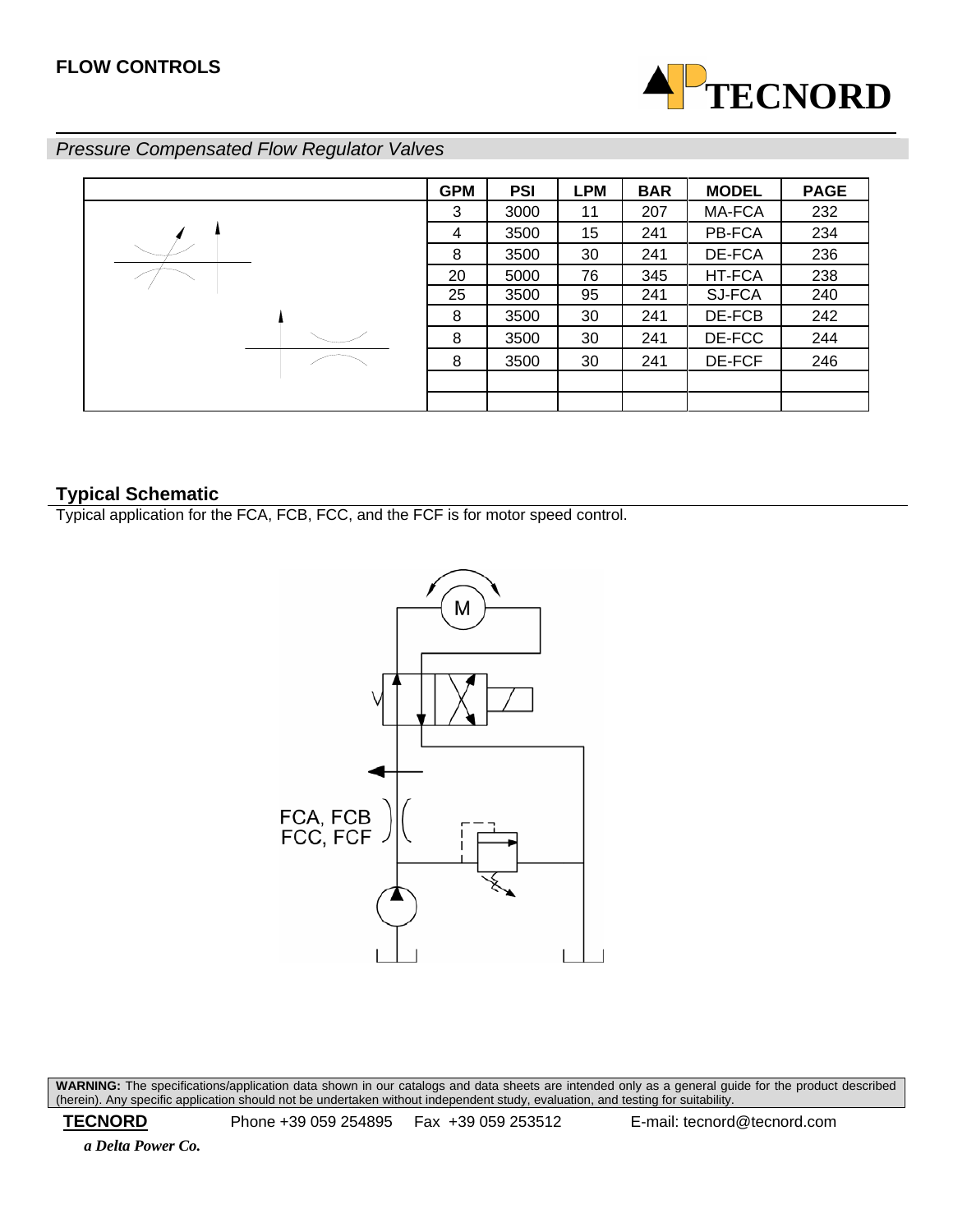

# *MA-FCA Adjustable Flow Control Valve, Pressure Compensated*



#### **DESCRIPTION**

7 size, 5/8-18 thread, "Mini" series, pressure compensated, flow control valve.

#### **OPERATION**

The cartridge maintains a constant flow rate out of (1) regardless of load pressure changes in the circuit downstream of (1).

The adjustable control differential spring load can be set to customer flow specification (see options for ranges).

The valve begins to respond to load changes when the flow through the valve creates a pressure differential from (2) to (1) greater than 200 PSI with accurate flow maintenance from 200 to 3000 PSI (14 to 207 bar).

Reverse flow (1) to (2) returns through the control orifice and is non-compensated.

The regulated flow increases from low to high with clockwise rotation of the knob.

#### **FEATURES**

- Hardened parts for long life.
- Industry common cavity.
- Fine low-torque adjustment.



Best stability is obtained with adjustment at highest flow.

#### **HYDRAULIC SYMBOL**



## **VALVE SPECIFICATIONS**

| <b>Nominal Flow</b>                          | 3 GPM (11 LPM)                           |
|----------------------------------------------|------------------------------------------|
| <b>Rated Operating Pressure</b>              | 3000 PSI (207 bar)                       |
| <b>Viscosity Range</b>                       | 36 to 3000 SSU (3 to 647 cSt)            |
| Filtration                                   | ISO 18/16/13                             |
| <b>Media Operating Temperature</b><br>Range  | $-40^{\circ}$ to 250° F (-40° to 120° C) |
| Weight                                       | .29 lbs. (.13 kg)                        |
| <b>Operating Fluid Media</b>                 | General Purpose Hydraulic Fluid          |
| Cartridge Torque<br>Requirements             | 15 ft-lbs (20.3 Nm)                      |
| Cavity                                       | MINI 2W                                  |
| Cavity Tools kit (form tool,<br>reamer, tap) | 40500003                                 |
| Seal Kit                                     | 21191000                                 |

#### **PERFORMANCE** Actual Test Data (Cartridge Only)





**WARNING:** The specifications/application data shown in our catalogs and data sheets is intended only as a general guide for the product described (herein). Any specific application should not be undertaken without independent study, evaluation, and testing for suitability.

# **TECNORD** Phone +39 059 254895 Fax +39 059 253512 E-mail: tecnord@tecnord.com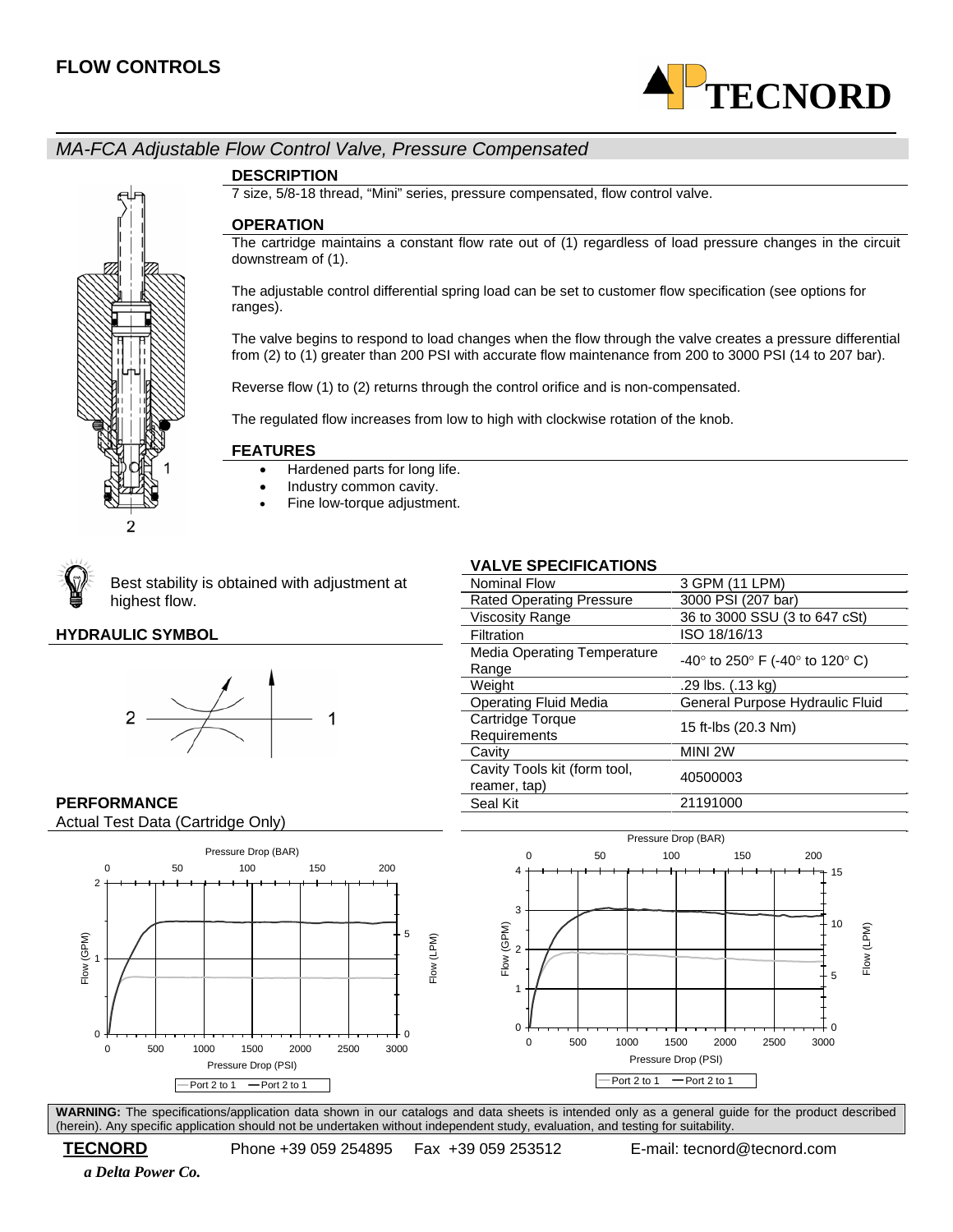#### **DIMENSIONS**





#### (for bodies style and sizes see section "Accessories")



**WARNING:** The specifications/application data shown in our catalogs and data sheets is intended only as a general guide for the product described (herein). Any specific application should not be undertaken without independent study, evaluation, and testing for suitability.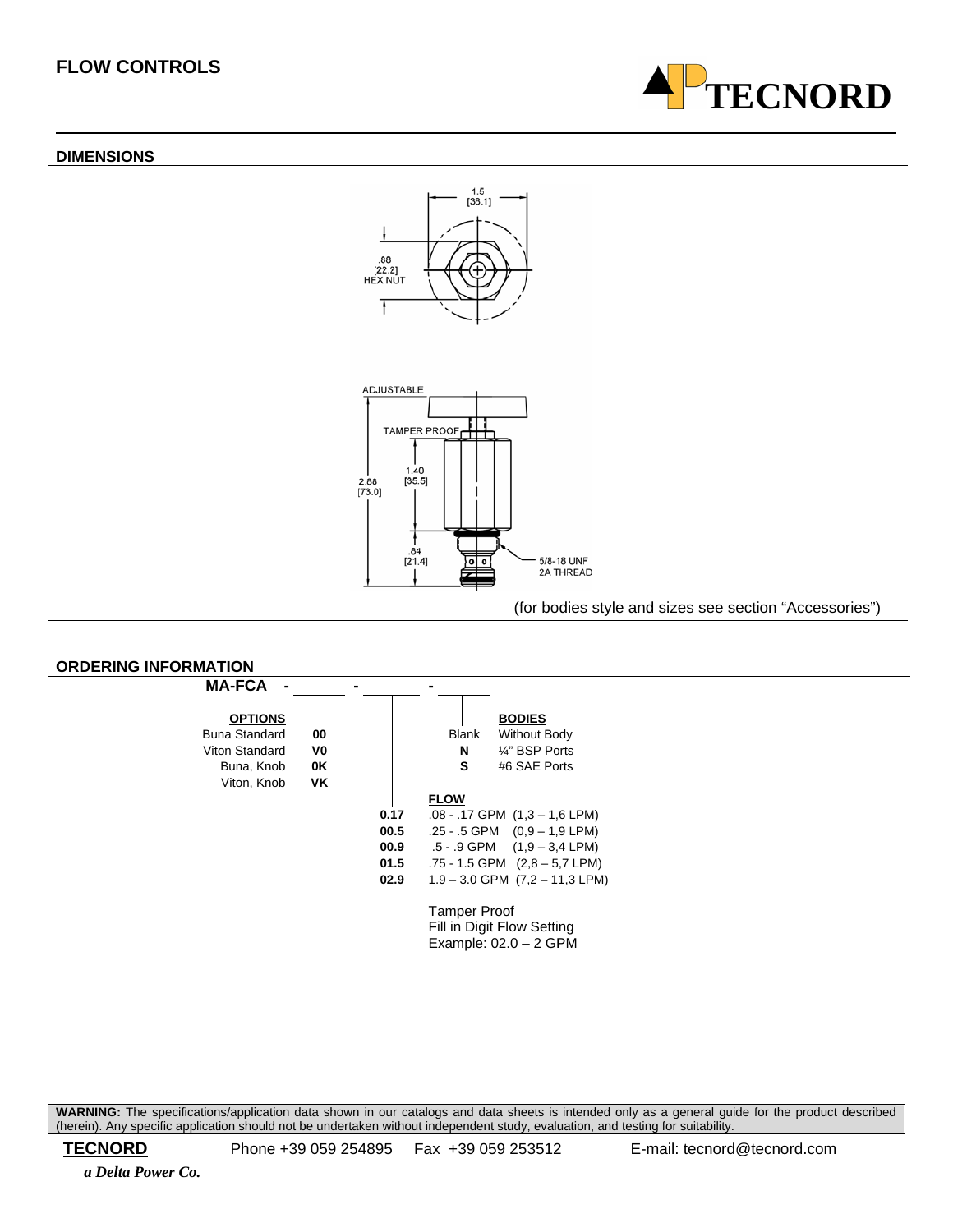

# *PB-FCA Adjustable Flow Control Valve, Pressure Compensated*



#### **DESCRIPTION**

8 size, 3/4-16 thread, "Power" series, pressure compensated, flow control valve.

#### **OPERATION**

The cartridge maintains a constant flow rate out of (1) regardless of load pressure changes in the circuit downstream of (1).

The adjustable control differential spring load can be set to customer flow specification (see options for ranges).

The valve begins to respond to load changes when the flow through the valve creates a pressure differential from (2) to (1), greater than 200 PSI (14 bar), with accurate flow maintenance from 200 to 3500 PSI (14 to 241 bar).

Reverse flow (1) to (2) returns through the control orifice and is non-compensated.

The regulated flow increases from low to high with clockwise rotation of the knob.

#### **FEATURES**

- Hardened parts for long life.
- Industry common cavity.
- Fine low-torque adjustment.



Best stability is obtained with adjustment at highest flow.

#### **HYDRAULIC SYMBOL**



#### **VALVE SPECIFICATIONS**

| Nominal Flow                                       | 4 GPM (15 LPM)                  |
|----------------------------------------------------|---------------------------------|
| <b>Rated Operating Pressure</b>                    | 3500 PSI (241 bar)              |
| <b>Viscosity Range</b>                             | 36 to 3000 SSU (3 to 647 cSt)   |
| Filtration                                         | ISO 18/16/13                    |
| <b>Media Operating</b><br><b>Temperature Range</b> | -40° to 250° F (-40° to 120° C) |
| Weight                                             | .26 lbs. (.12 kg)               |
| <b>Operating Fluid Media</b>                       | General Purpose Hydraulic Fluid |
| Cartridge Torque<br>Requirements                   | 25 ft-lbs (33.8 Nm)             |
| Cavity                                             | POWER 2W                        |
| Cavity Tools kit (form tool,<br>reamer, tap)       | 40500005                        |
| Seal Kit                                           | 21191100                        |
|                                                    |                                 |

# **PERFORMANCE**

Actual Test Data (Cartridge Only)



**WARNING:** The specifications/application data shown in our catalogs and data sheets is intended only as a general guide for the product described (herein). Any specific application should not be undertaken without independent study, evaluation, and testing for suitability.

 *a Delta Power Co.*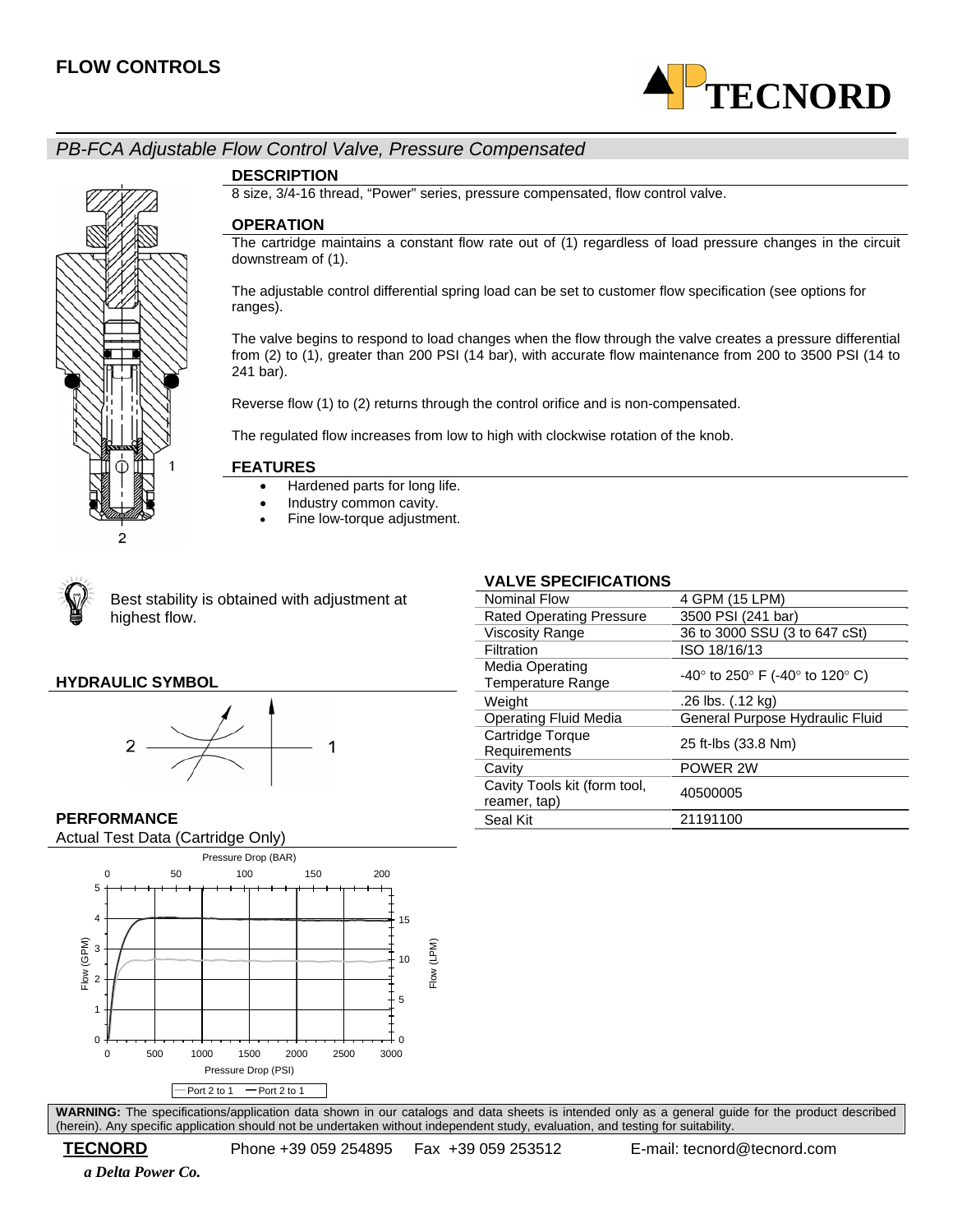#### **DIMENSIONS**



(for bodies style and sizes see section "Accessories")

**TECNORD**



**WARNING:** The specifications/application data shown in our catalogs and data sheets is intended only as a general guide for the product described (herein). Any specific application should not be undertaken without independent study, evaluation, and testing for suitability.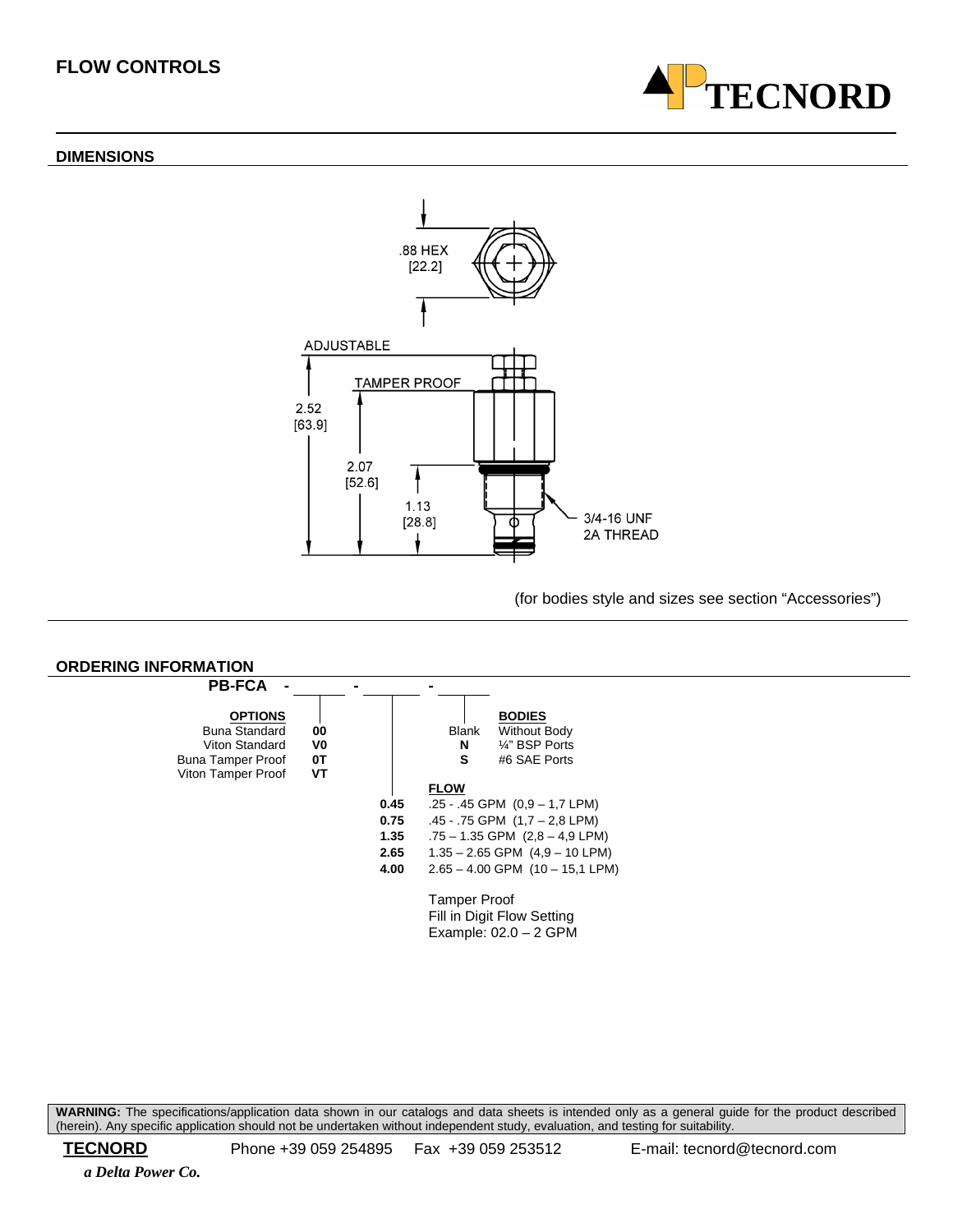

# *DE-FCA Adjustable Flow Control Valve, Pressure Compensated*



#### **DESCRIPTION**

10 size, 7/8-14 thread, "Delta" series, pressure compensated, flow control valve.

#### **OPERATION**

The DE-FCA maintains a constant flow rate out of (1) regardless of load pressure changes in the circuit downstream of (1).

The adjustable control (see options for ranges) differential spring load can be set to customer flow specification.

The valve begins to respond to load changes when the flow through the valve creates a pressure differential across the control orifice greater than 100 PSI (6.9 bar), with accurate flow maintenance from 100 to 3500 PSI (6.9 to 241 bar).

Reverse flow (1) to (2) returns through the control orifice and is non-compensated.

The regulated flow increases from low to high with clockwise rotation of the knob.

#### **FEATURES**

- Hardened parts for long life.
- Industry common cavity.
- Fine low-torque adjustment.



#### **HYDRAULIC SYMBOL**



#### **VALVE SPECIFICATIONS**

| ¥<br>Best stability is obtained with adjustment at<br>highest flow. |                                              |                                          |
|---------------------------------------------------------------------|----------------------------------------------|------------------------------------------|
|                                                                     | Max Flow                                     | 8 GPM (30 LPM)                           |
|                                                                     | <b>Rated Operating Pressure</b>              | 3500 PSI (241 bar)                       |
|                                                                     | Viscosity Range                              | 36 to 3000 SSU (3 to 647 cSt)            |
|                                                                     | Filtration                                   | ISO 18/16/13                             |
| <b>HYDRAULIC SYMBOL</b>                                             | <b>Media Operating Temperature</b><br>Range  | $-40^{\circ}$ to 250° F (-40° to 120° C) |
|                                                                     | Weight                                       | .49 lbs. (.22 kg)                        |
|                                                                     | <b>Operating Fluid Media</b>                 | General Purpose Hydraulic Fluid          |
|                                                                     | Cartridge Torque<br>Requirements             | 30 ft-lbs (40.6 Nm)                      |
|                                                                     | Cavity                                       | DELTA 2W                                 |
|                                                                     | Cavity Tools kit (form tool,<br>reamer, tap) | 40500000                                 |
| <b>PERFORMANCE</b>                                                  | Seal Kit                                     | 21191200                                 |





**WARNING:** The specifications/application data shown in our catalogs and data sheets is intended only as a general guide for the product described (herein). Any specific application should not be undertaken without independent study, evaluation, and testing for suitability.

 **TECNORD** Phone +39 059 254895 Fax +39 059 253512 E-mail: tecnord@tecnord.com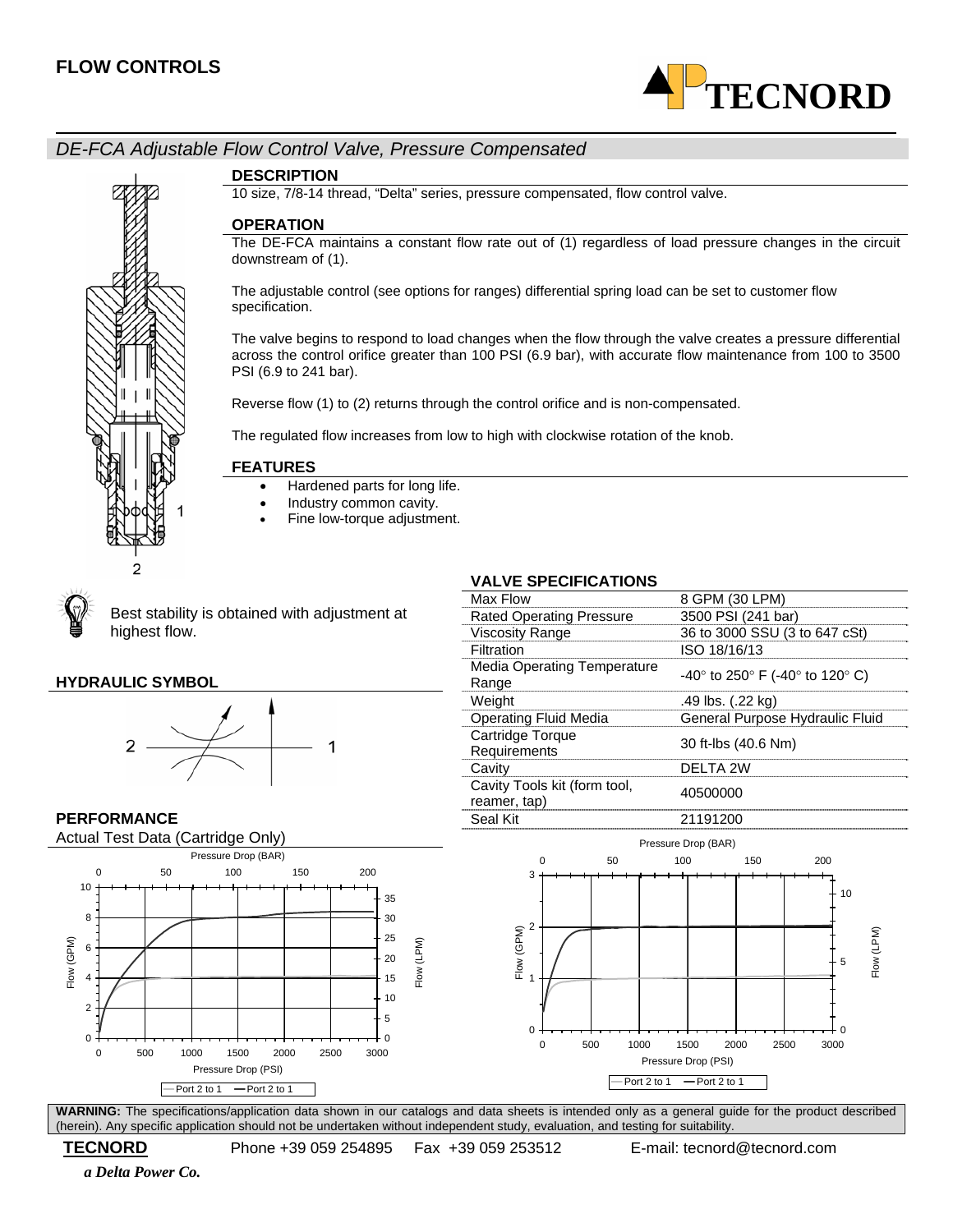#### **DIMENSIONS**





(for bodies style and sizes see section "Accessories")



**WARNING:** The specifications/application data shown in our catalogs and data sheets is intended only as a general guide for the product described (herein). Any specific application should not be undertaken without independent study, evaluation, and testing for suitability.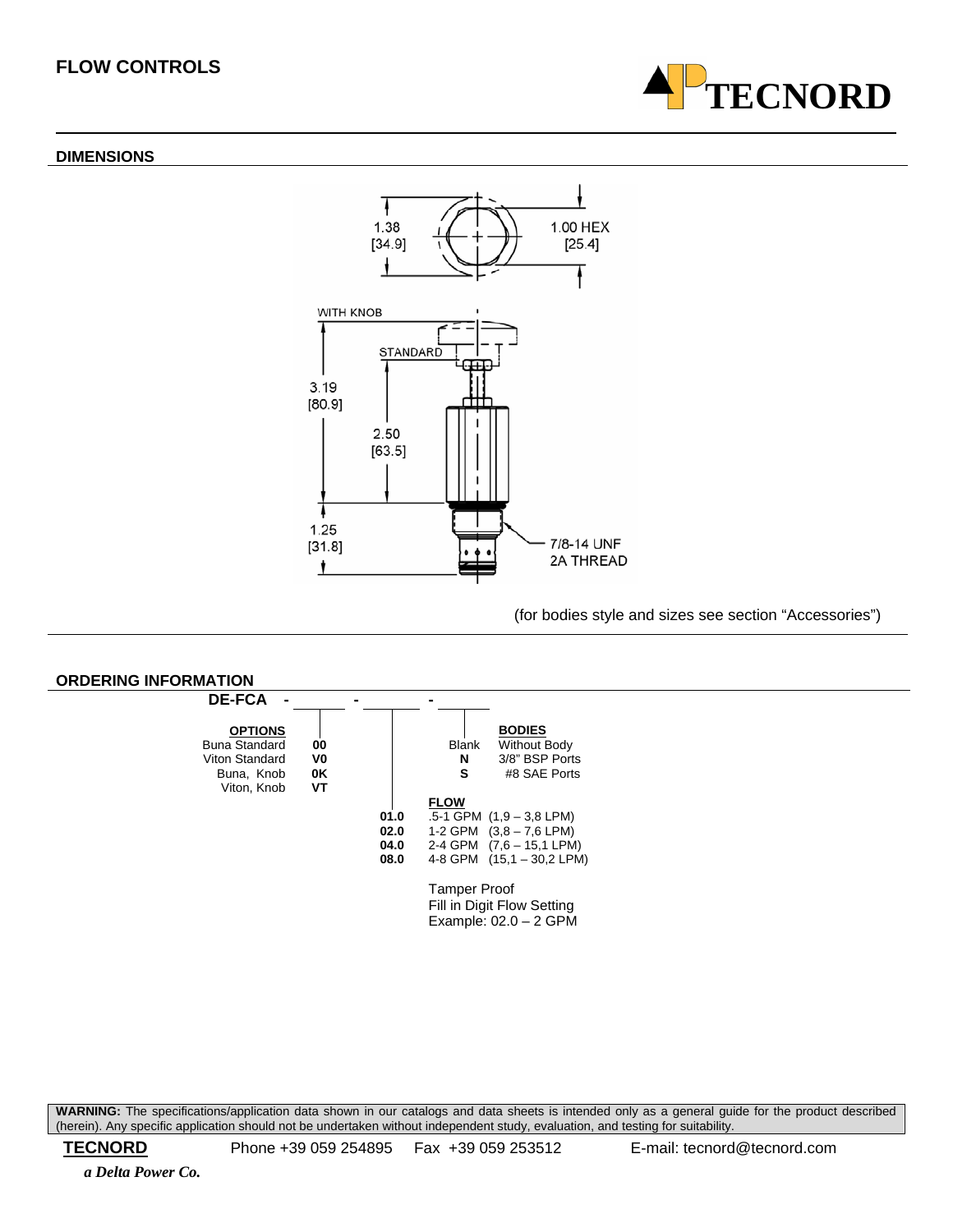

# *HT-FCA Adjustable Flow Control Valve, Pressure Compensated*

**DESCRIPTION** 

"High Pressure" 12 size, 1 1/16 -12 thread, "Tecnord" series, pressure compensated, flow control valve.

#### **OPERATION**

The HT-FCA maintains a constant flow rate out of (1) regardless of load pressure changes in the circuit downstream of (1).

The adjustable control orifice can be set to customer flow specification (see options for ranges).

The valve begins to respond to load changes when the flow through the valve creates a pressure differential across the control orifice. Consult chart to see regulation at high and low adjustment settings.

Reverse flow (1) to (2) returns through the control orifice and is non-compensated.

The regulated flow increases from low to high with clockwise rotation of the adjustment screw.

#### **FEATURES**

- Hardened parts for long life.
- Industry common cavity.
- Fine low-torque adjustment.



<sup>"</sup>Fully Adjustable". Valve can adjust down to leakage flow.

## **HYDRAULIC SYMBOL**



#### **PERFORMANCE** Actual Test Data (Cartridge Only)



**WARNING:** The specifications/application data shown in our catalogs and data sheets is intended only as a general guide for the product described (herein). Any specific application should not be undertaken without independent study, evaluation, and testing for suitability.

## *a Delta Power Co.*

#### **VALVE SPECIFICATIONS**

| 91 LY11 1981 1911 9                          |                                          |
|----------------------------------------------|------------------------------------------|
| Max Regulated Flow                           | 20 GPM (76 LPM)                          |
| <b>Rated Operating Pressure</b>              | 5000 PSI (345 bar)                       |
| <b>Viscosity Range</b>                       | 36 to 3000 SSU (3 to 647 cSt)            |
| Filtration                                   | ISO 18/16/13                             |
| Media Operating<br><b>Temperature Range</b>  | $-40^{\circ}$ to 250° F (-40° to 120° C) |
| Weight                                       | .73 lbs. (.33 kg)                        |
| Operating Fluid Media                        | General Purpose Hydraulic Fluid          |
| Cartridge Torque<br>Requirements             | 50 ft-lbs (67.8 Nm)                      |
| Cavity                                       | <b>TECNORD 2W</b>                        |
| Cavity Tools kit (form tool,<br>reamer, tap) | 40500032                                 |
| Seal Kit                                     | 21191300                                 |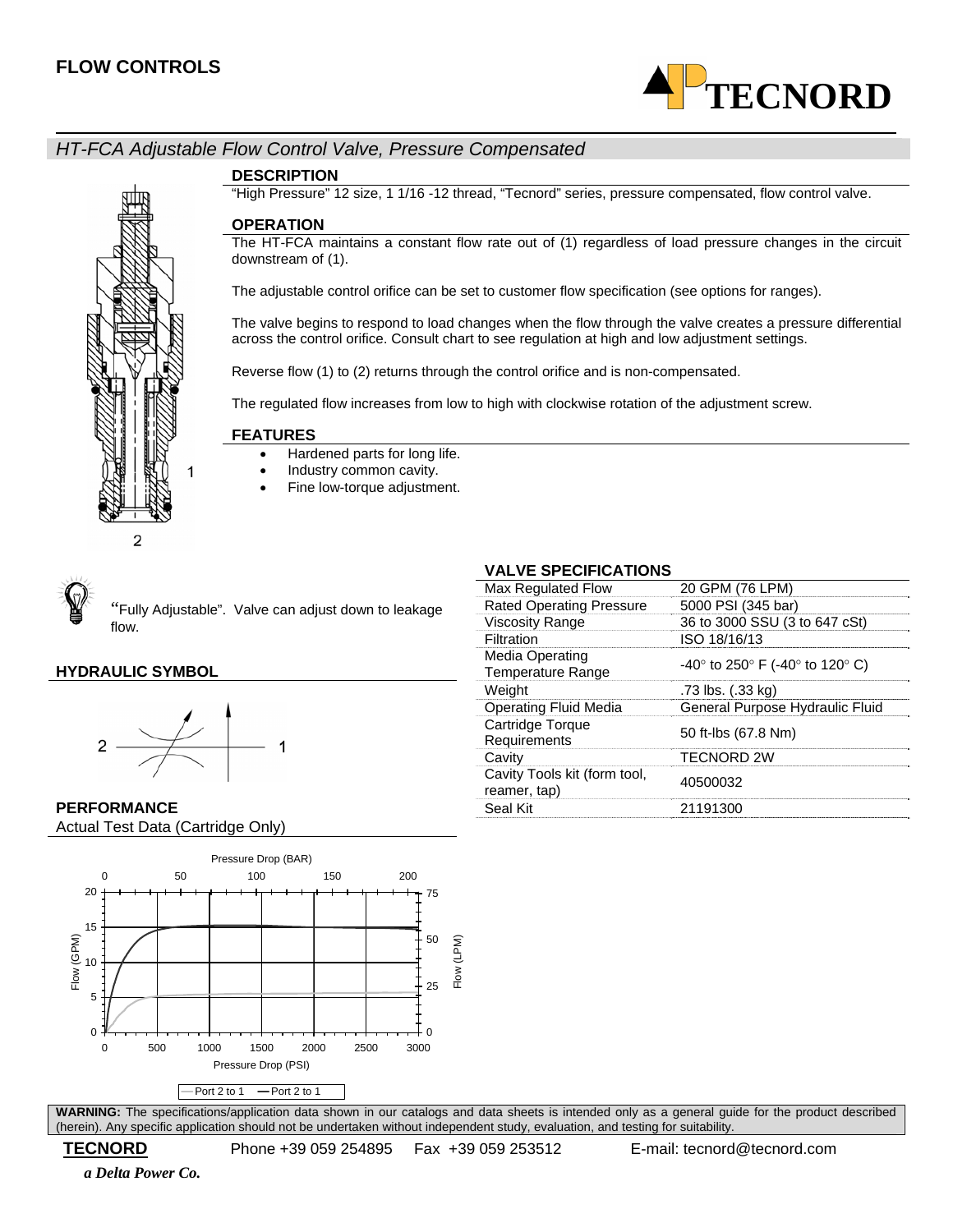#### **DIMENSIONS**



(for bodies style and sizes see section "Accessories")



**WARNING:** The specifications/application data shown in our catalogs and data sheets is intended only as a general guide for the product described (herein). Any specific application should not be undertaken without independent study, evaluation, and testing for suitability.

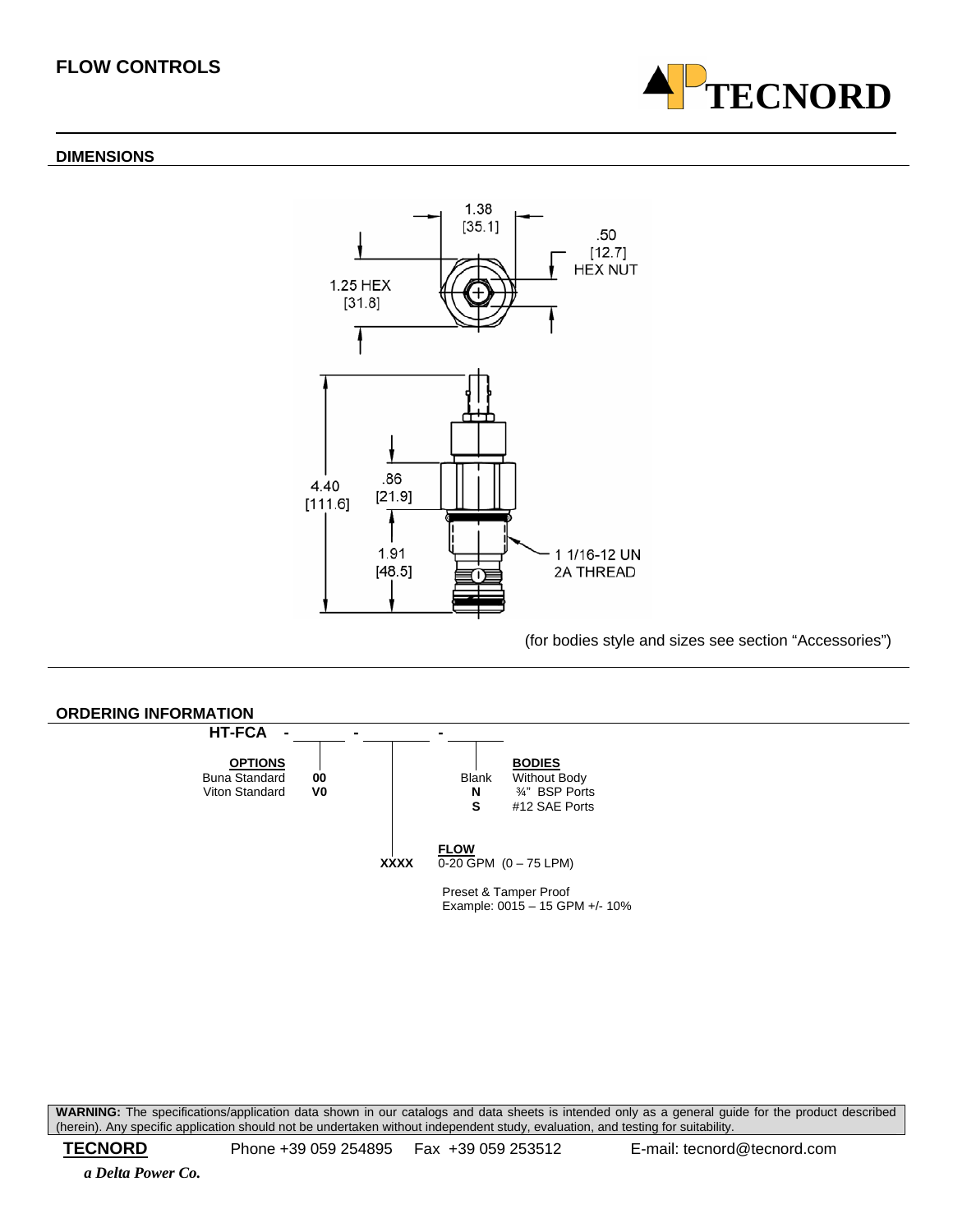

# *SJ-FCA Adjustable Flow Control Valve, Pressure Compensated*

#### **DESCRIPTION**

16 size, 1 5/16 -12 thread, "Super" series, pressure compensated, flow control valve.

#### **OPERATION**

The SJ-FCA maintains a constant flow rate out of (1) regardless of load pressure changes in the circuit downstream of (1).

The adjustable control orifice can be set to customer flow specification (see options for ranges).

The valve begins to respond to load changes when the flow through the valve creates a pressure differential across the control orifice. Consult chart to see regulation at high and low adjustment settings.

Reverse flow (1) to (2) returns through the control orifice and is non-compensated.

The regulated flow increases from low to high with clockwise rotation of the adjustment knob.

#### **FEATURES**

- Hardened parts for long life.
- Industry common cavity.
- Fine low-torque adjustment.



"Fully Adjustable," Valve can be adjusted down to leakage flow.

#### **HYDRAULIC SYMBOL**

2





**PERFORMANCE** Actual Test Data (Cartridge Only)



**WARNING:** The specifications/application data shown in our catalogs and data sheets is intended only as a general guide for the product described (herein). Any specific application should not be undertaken without independent study, evaluation, and testing for suitability.

 *a Delta Power Co.* 

# **VALVE SPECIFICATIONS**

| ALTL OF LUILIUATIURU            |                                          |
|---------------------------------|------------------------------------------|
| <b>Nominal Flow</b>             | 25 GPM (95 LPM)                          |
| <b>Rated Operating Pressure</b> | 3500 PSI (241 bar)                       |
| <b>Viscosity Range</b>          | 36 to 3000 SSU (3 to 647 cSt)            |
| Filtration                      | ISO 18/16/13                             |
| <b>Media Operating</b>          | $-40^{\circ}$ to 250° F (-40° to 120° C) |
| <b>Temperature Range</b>        |                                          |
| Weight                          | .89 lbs. (.40 kg)                        |
| <b>Operating Fluid Media</b>    | General Purpose Hydraulic Fluid          |
| Cartridge Torque                | 90 ft-lbs (122 Nm)                       |
| Requirements                    |                                          |
| Cavity                          | SUPFR 2W                                 |
| Seal Kit                        | 21191400                                 |
|                                 |                                          |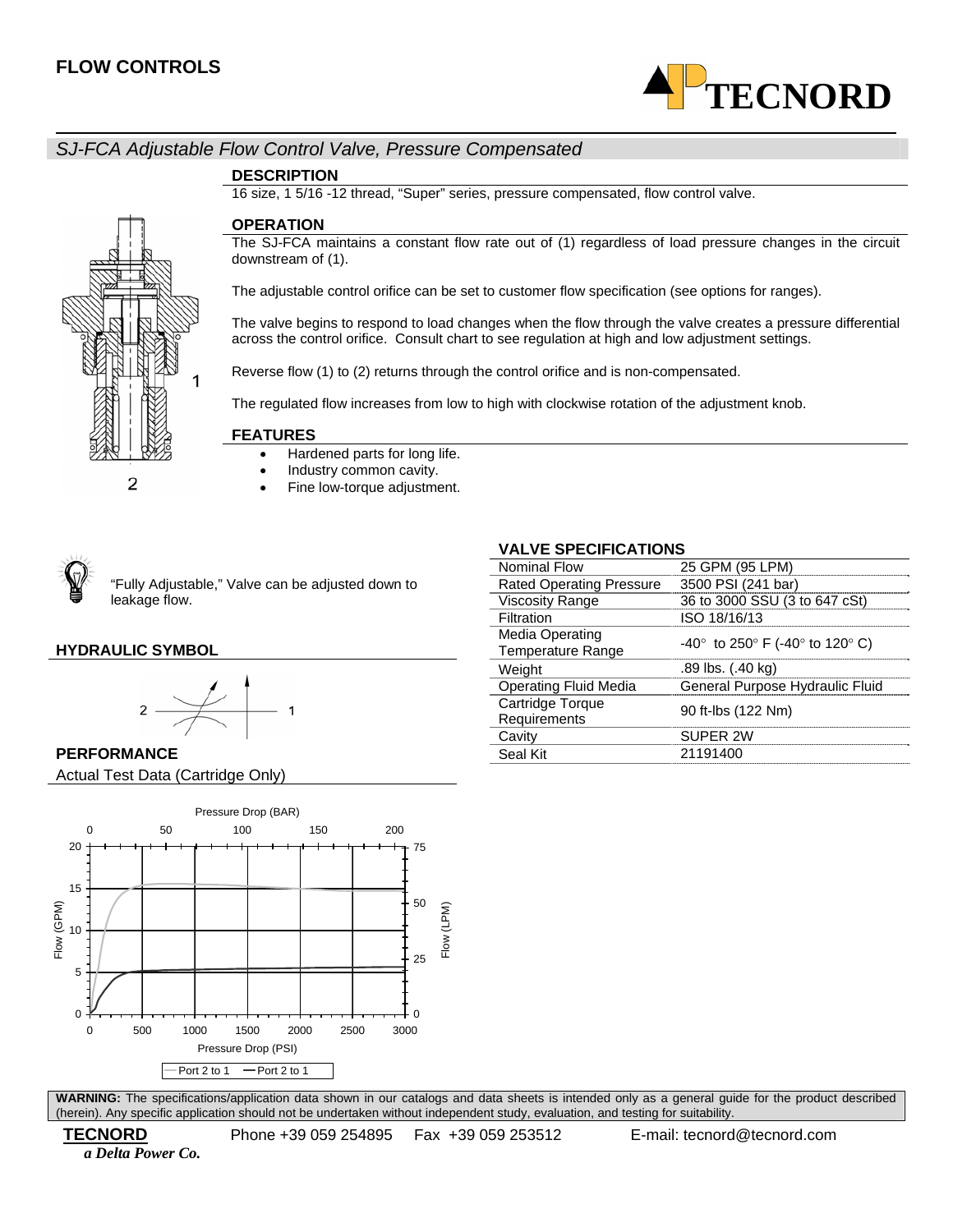#### **DIMENSIONS**





#### (for bodies style and sizes see section "Accessories")

**TECNORD**



**WARNING:** The specifications/application data shown in our catalogs and data sheets is intended only as a general guide for the product described (herein). Any specific application should not be undertaken without independent study, evaluation, and testing for suitability.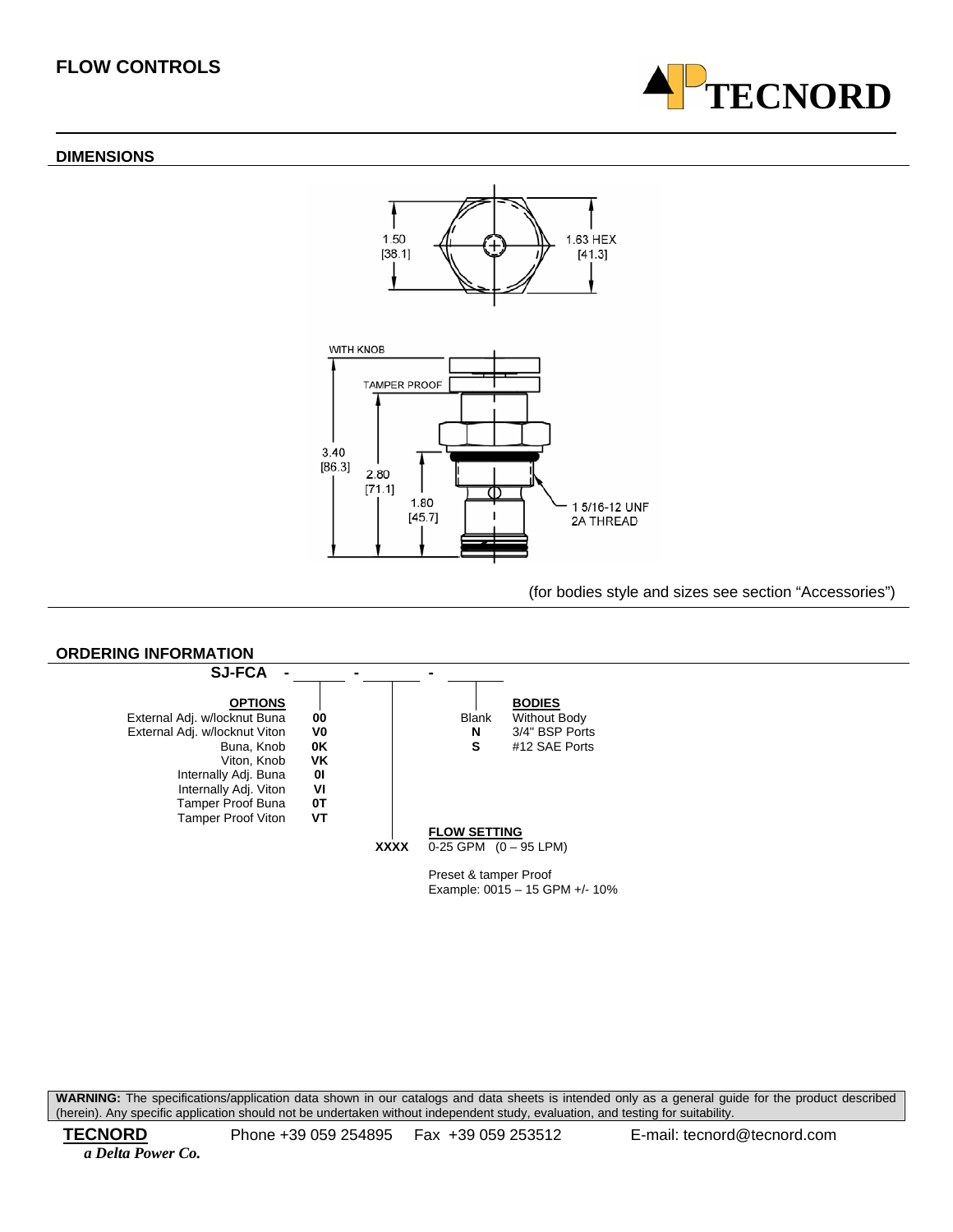

# *DE-FCB Fixed Flow Control Valve, Pressure Compensated*



#### **DESCRIPTION**

10 size, 7/8-14 thread, "Delta" series, fixed pressure compensated, flow control valve.

#### **OPERATION**

The DE-FCB maintains a constant flow rate out of (1) regardless of load pressure changes in the circuit downstream of (1).

The valve begins to respond to load changes when the flow through the valve creates a pressure differential across the control orifice, in excess of the spring load. Consult chart for regulation performance.

Reverse flow (1) to (2) returns through the control orifice and is non-compensated.

#### **FEATURES**

- Industry common cavity.
- Hardened parts for long life.

#### **HYDRAULIC SYMBOL**



Low pressure drop version for low differential circuits.

# **PERFORMANCE**

Actual Test Data (Cartridge Only) **VALVE SPECIFICATIONS** 



| Max Regulated Flow                           | 8 GPM (30 LPM)                  |
|----------------------------------------------|---------------------------------|
| <b>Rated Operating Pressure</b>              | 3500 PSI (241 bar)              |
| <b>Viscosity Range</b>                       | 36 to 3000 SSU (3 to 647 cSt)   |
| Filtration                                   | ISO 18/16/13                    |
| Media Operating<br><b>Temperature Range</b>  | -40° to 250° F (-40° to 120° C) |
| Weight                                       | .29 lbs. (.13kg)                |
| <b>Operating Fluid Media</b>                 | General Purpose Hydraulic Fluid |
| Cartridge Torque<br>Requirements             | 30 ft-lbs (40.6 Nm)             |
| Cavity                                       | DELTA 2W                        |
| Cavity Tools kit (form tool,<br>reamer, tap) | 40500000                        |
| Seal Kit                                     | 21191204                        |
|                                              |                                 |

**WARNING:** The specifications/application data shown in our catalogs and data sheets is intended only as a general guide for the product described (herein). Any specific application should not be undertaken without independent study, evaluation, and testing for suitability.

 **TECNORD** Phone +39 059 254895 Fax +39 059 253512 E-mail: tecnord@tecnord.com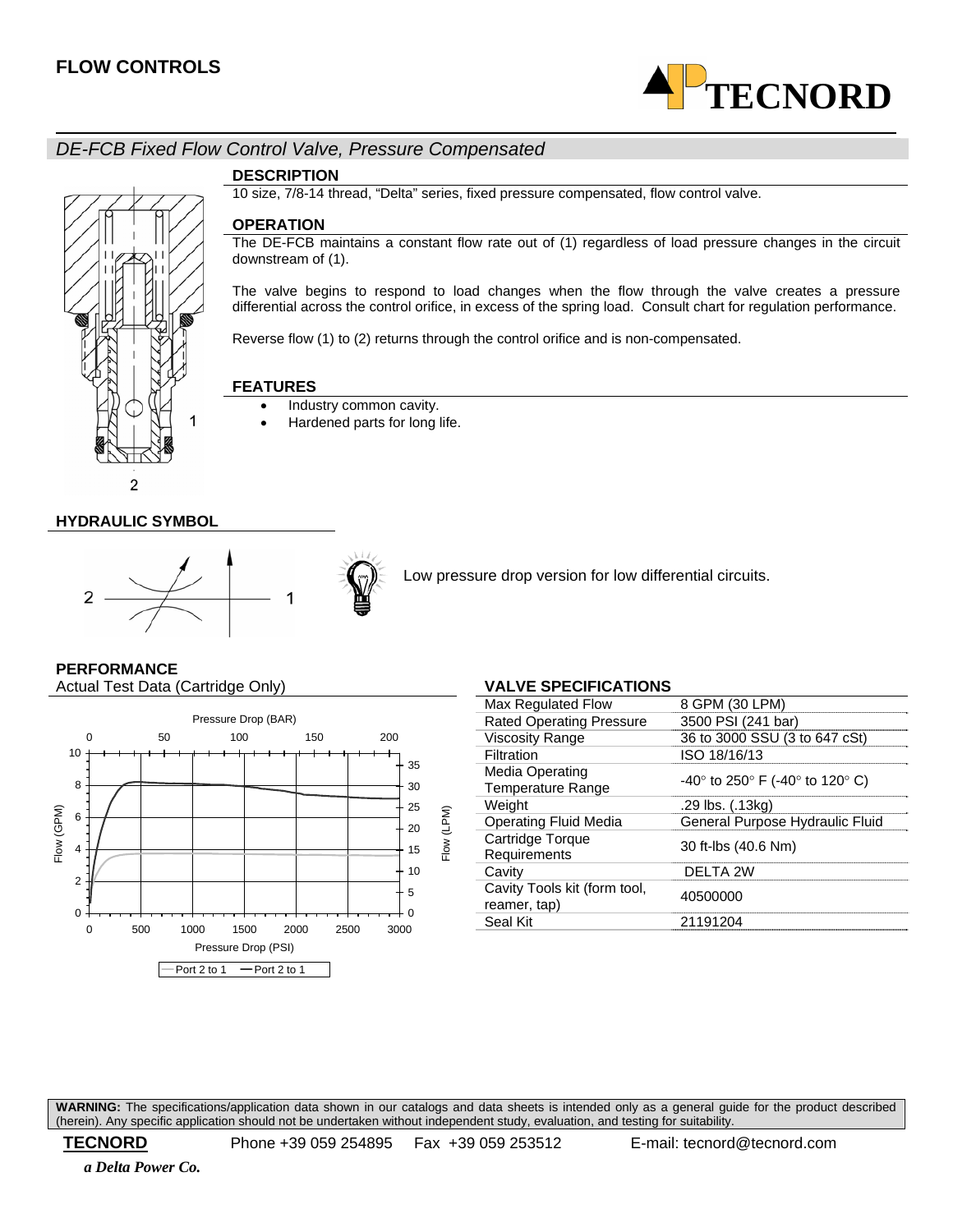#### **DIMENSIONS**





(for bodies style and sizes see section "Accessories")



**WARNING:** The specifications/application data shown in our catalogs and data sheets is intended only as a general guide for the product described (herein). Any specific application should not be undertaken without independent study, evaluation, and testing for suitability.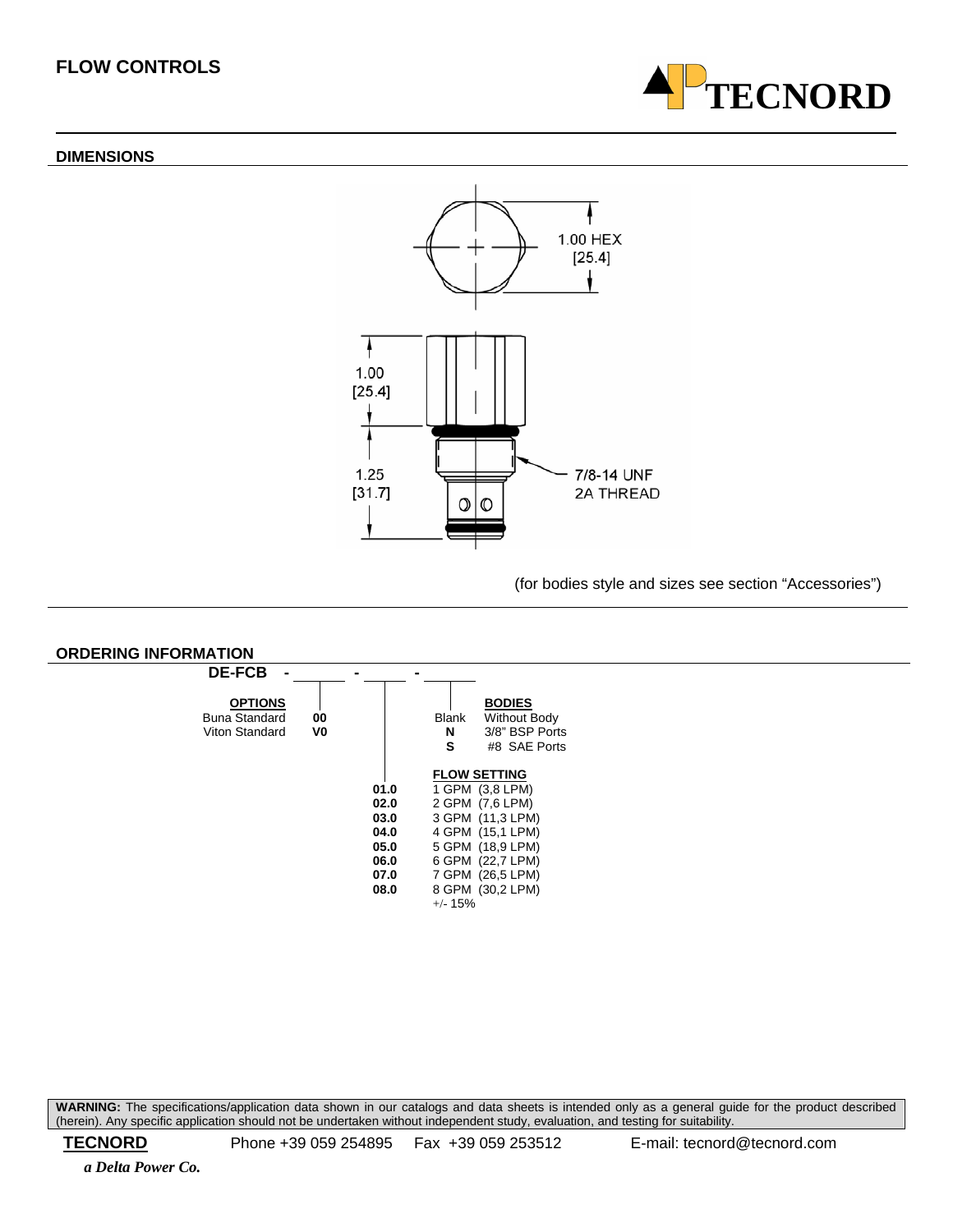

# *DE-FCC Adjustable Flow Control Valve, Pressure Compensated*



#### **DESCRIPTION**

10 size, 7/8-14 thread, "Delta" series, pressure compensated, flow control valve.

#### **OPERATION**

The DE-FCC maintains a constant flow rate out of (1) regardless of load pressure changes in the circuit downstream of (1).

The adjustable control orifice can be set to customer flow specification (see options for ranges).

The valve begins to respond to load changes when the flow through the valve creates a pressure differential across the control orifice. Consult chart to see regulation at high and low adjustment settings.

Reverse flow (1) to (2) returns through the control orifice and is non-compensated.

The regulated flow increases from low to high with clockwise rotation of the knob.

#### **FEATURES**

- Hardened parts for long life.
- Industry common cavity.
- Fine low-torque adjustment.



Lowest pressure drop is obtained with adjustment at lowest setting.

## **HYDRAULIC SYMBOL**



#### **PERFORMANCE**

Actual Test Data (Cartridge Only)



**WARNING:** The specifications/application data shown in our catalogs and data sheets is intended only as a general guide for the product described (herein). Any specific application should not be undertaken without independent study, evaluation, and testing for suitability.

 **TECNORD** Phone +39 059 254895 Fax +39 059 253512 E-mail: tecnord@tecnord.com

 *a Delta Power Co.* 

## **VALVE SPECIFICATIONS**

| Max Regulated Flow                           | 8 GPM (30 LPM)                           |
|----------------------------------------------|------------------------------------------|
| <b>Rated Operating Pressure</b>              | 3500 PSI (241 bar)                       |
| Viscosity Range                              | 36 to 3000 SSU (3 to 647 cSt)            |
| Filtration                                   | ISO 18/16/13                             |
| <b>Media Operating Temperature</b><br>Range  | $-40^{\circ}$ to 250° F (-40° to 120° C) |
| Weight                                       | .51 lbs. (.23 kg)                        |
| <b>Operating Fluid Media</b>                 | General Purpose Hydraulic Fluid          |
| Cartridge Torque<br>Requirements             | 30 ft-lbs (40.6 Nm)                      |
| Cavity                                       | DELTA 2W                                 |
| Cavity Tools kit (form tool,<br>reamer, tap) | 40500000                                 |
| Seal Kit                                     | 21191200                                 |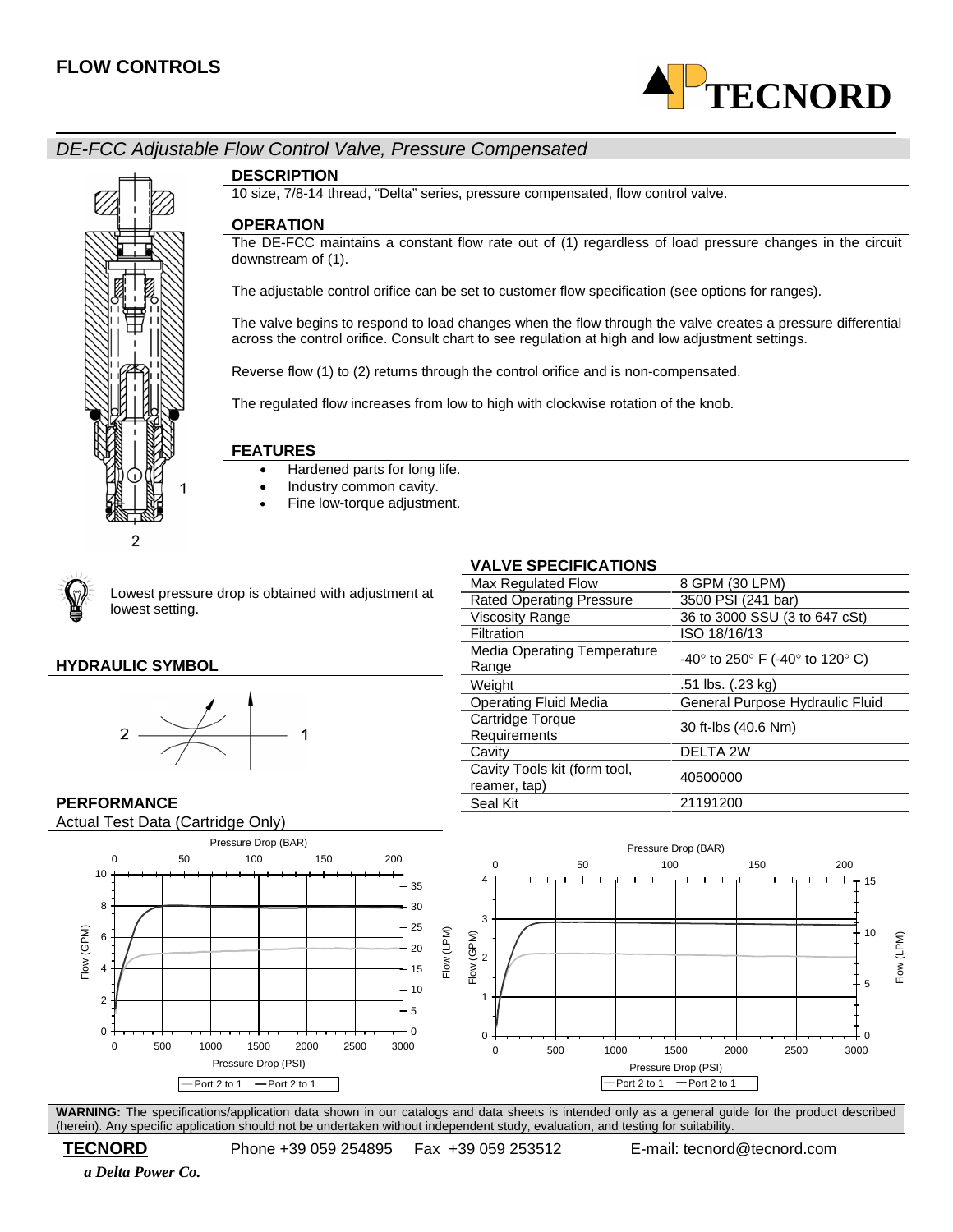#### **DIMENSIONS**





(for bodies style and sizes see section "Accessories")



**WARNING:** The specifications/application data shown in our catalogs and data sheets is intended only as a general guide for the product described (herein). Any specific application should not be undertaken without independent study, evaluation, and testing for suitability.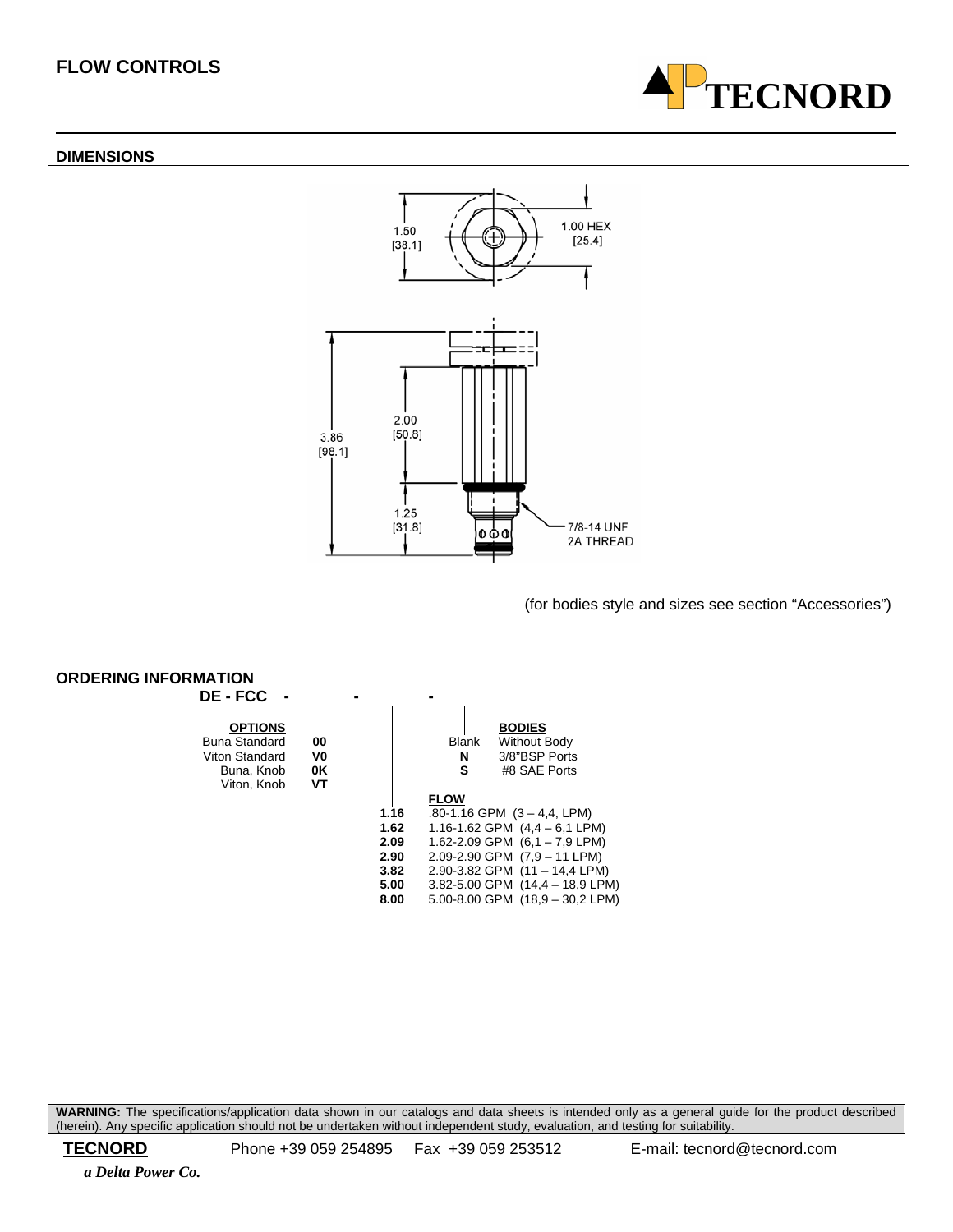

# *DE-FCF Fixed Flow Control Valve, Pressure Compensated*

#### **DESCRIPTION**

10 size, 7/8-14 thread, "Delta" series, fixed pressure compensated, flow control valve.

# 2

#### **OPERATION**

The DE-FCF maintains a constant flow rate out of (1) regardless of load pressure changes in the circuit downstream of (1).

The valve begins to respond to load changes when the flow through the valve creates a pressure differential across the control orifice, in excess of the spring load. Consult chart for regulation performance.

Reverse flow (1) to (2) returns through the control orifice and is non-compensated.

## **FEATURES**

- Hardened parts for long life.
- Industry common cavity.

#### **HYDRAULIC SYMBOL**



Best stability version for high differential circuits.

#### **PERFORMANCE**

Actual Test Data (Cartridge Only) **VALVE SPECIFICATIONS** 



| VALVE SPEUIFIUATIUNS                        |                                                                         |
|---------------------------------------------|-------------------------------------------------------------------------|
| Max Flow                                    | 8 GPM (30 LPM)                                                          |
| <b>Rated Operating Pressure</b>             | 3500 PSI (241 bar)                                                      |
| <b>Viscosity Range</b>                      | 36 to 3000 SSU (3 to 647 cSt)                                           |
| Filtration                                  | ISO 18/16/13                                                            |
| Media Operating<br><b>Temperature Range</b> | -40 $^{\circ}$ to 250 $^{\circ}$ F (-40 $^{\circ}$ to 120 $^{\circ}$ C) |
| Weight                                      | .32 lbs. (.14 kg)                                                       |
| <b>Operating Fluid Media</b>                | General Purpose Hydraulic Fluid                                         |
| Cartridge Torque<br>Requirements            | 30 ft-lbs (40.6 Nm)                                                     |
| Cavity                                      | DELTA 2W                                                                |
| CavityTools kit (form tool,<br>reamer, tap) | 40500000                                                                |
| Seal Kit                                    | 21191204                                                                |
|                                             |                                                                         |

**WARNING:** The specifications/application data shown in our catalogs and data sheets is intended only as a general guide for the product described (herein). Any specific application should not be undertaken without independent study, evaluation, and testing for suitability.

 **TECNORD** Phone +39 059 254895 Fax +39 059 253512 E-mail: tecnord@tecnord.com